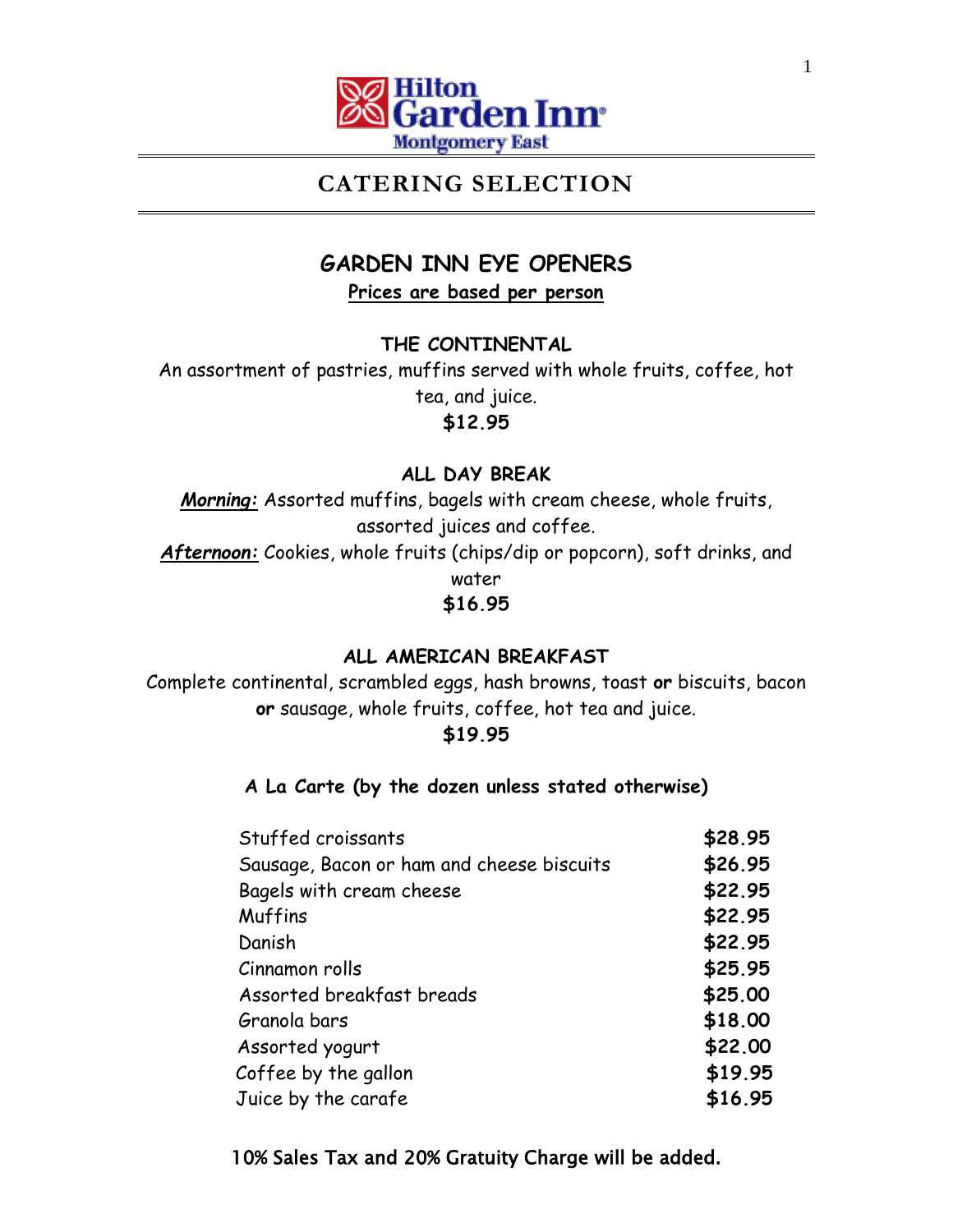# AFTERNOON BREAKS and BEVERAGES Prices are based per person

### COOKIE MONSTER BREAK

Fresh baked cookies, assorted sodas, water and coffee.

### \$9.95

JUNK FOOD BREAK

Popcorn, chips and dip, brownies, soda and water.

## \$12.95

THE NUTCRACKER BREAK

Mixed nuts, hard pretzels, cracker jacks, sodas and water.

### \$15.95

## A La Carte

## (By the dozen unless stated otherwise)

|                                                      | Cookies                                         | \$18.95 |
|------------------------------------------------------|-------------------------------------------------|---------|
|                                                      | <b>Brownies</b>                                 | \$18.95 |
|                                                      | Chips and dip tray (20 Servings)                | \$24.95 |
|                                                      | Veggie tray (20 Servings)                       | \$49.95 |
|                                                      | Cheese and cracker tray (20 Serving)            | \$49.95 |
|                                                      | Tortilla chips and salsa or cheese dip          | \$34.95 |
|                                                      | <b>Petifors</b>                                 | \$18.95 |
|                                                      | Bowl of pretzels                                | \$15.95 |
|                                                      | Bowl of popcorn                                 | \$15.95 |
|                                                      | Mixed nuts (Per pound)                          | \$34.95 |
|                                                      | <b>BEVERAGES</b>                                |         |
|                                                      | Non alcoholic punch by the gallon               | \$19.95 |
|                                                      | Sparkling Welch's by the gallon                 | \$19.95 |
|                                                      | Un-sweet or sweet tea by the gallon             | \$14.95 |
|                                                      | Coffee by the gallon                            | \$19.95 |
|                                                      | Canned Soft Drinks and bottled water per person | \$2.00  |
|                                                      | <b>Bottled Soft Drinks</b>                      | \$3.00  |
| 10% Sales Tax and 20% Gratuity Charge will be added. |                                                 |         |
| CASH BARS AND HOST BARS ARE AVAILABLE.               |                                                 |         |
| \$100.00 BAR TENDER FEE                              |                                                 |         |
|                                                      |                                                 |         |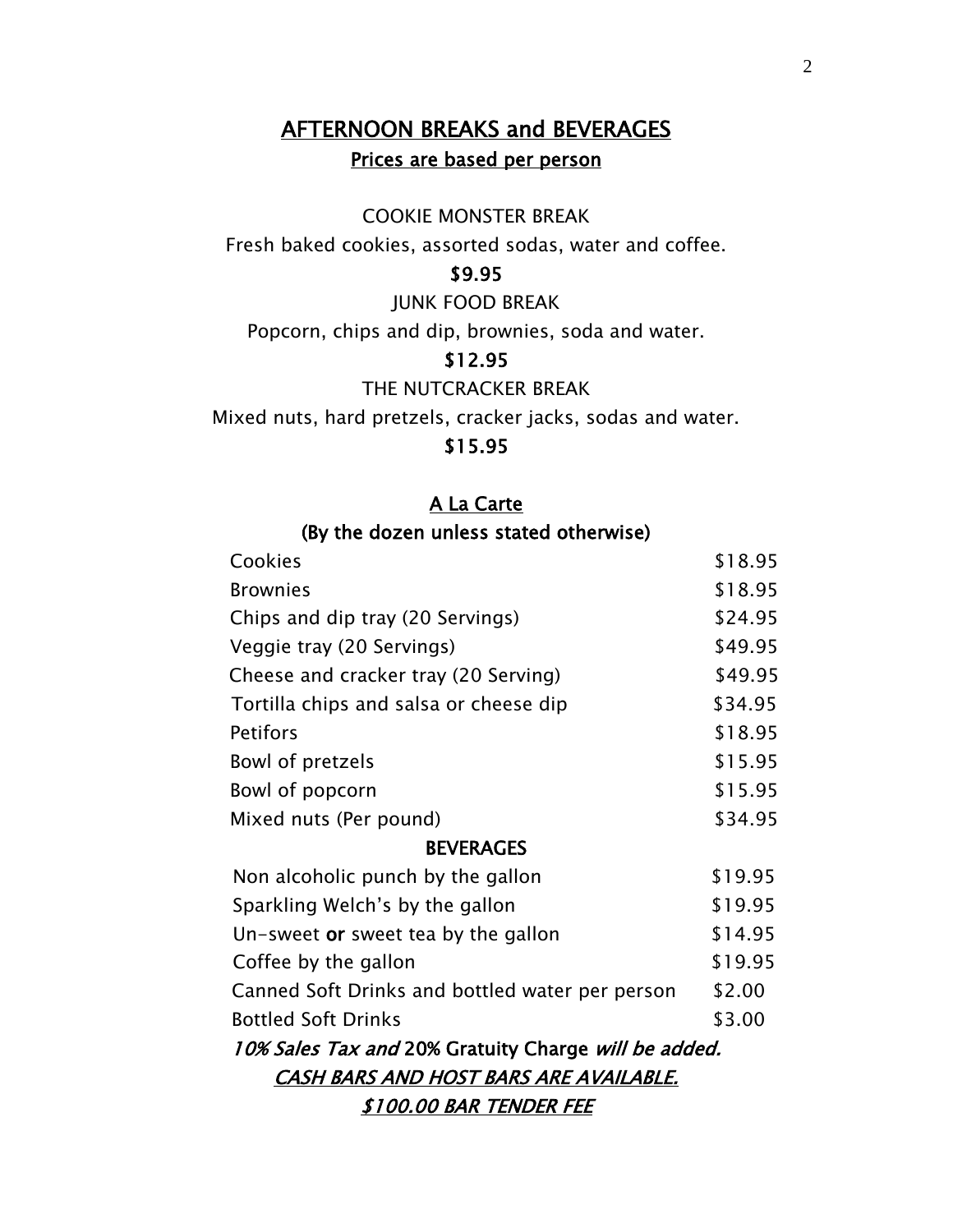

# **HORS D' OEUVRES AND DISPLAY ITEMS**

| Hot hors d'oeuvres (based on 50 pieces) |                     |
|-----------------------------------------|---------------------|
| Mini beef kabobs                        | \$145.00            |
| Wings of fire with ranch or blue cheese | \$140.00            |
| Chicken tenders with honey mustard      | \$110.00            |
| Potato skins with sour cream            | \$95.00             |
| Chicken quesadillas with sour cream     | \$95.00             |
| Smoked sausage cocktails                | \$105.00            |
| Swedish meatballs                       | \$95.00             |
| Assorted petite quiche                  | \$95.00             |
| Cheese sticks with marinara sauce       | \$95.00             |
| Cold hors d'oeuvres                     |                     |
| Shrimp                                  | <b>MARKET PRICE</b> |
| Mini turkey cream cheese wraps          | \$110.00            |
| Ultimate cheese ball with crackers      | \$90.00             |
| Deviled eggs                            | \$110.00            |
| Spinach dip with tortilla chips         | \$95.00             |
| Assorted finger sandwiches              | \$110.00            |
| <b>Bruschetta</b>                       | \$105.00            |
| Chips and dip                           | \$85.00             |
| Pasta Salad                             | \$80.00             |
| <b>DISPLAY ITEMS</b>                    |                     |
| Seasonal fruit tray with dip            | \$130.00            |
| Domestic and international cheese tray  |                     |
| with assorted crackers                  | \$120.00            |
| Garden vegetable tray with dip          | \$120.00            |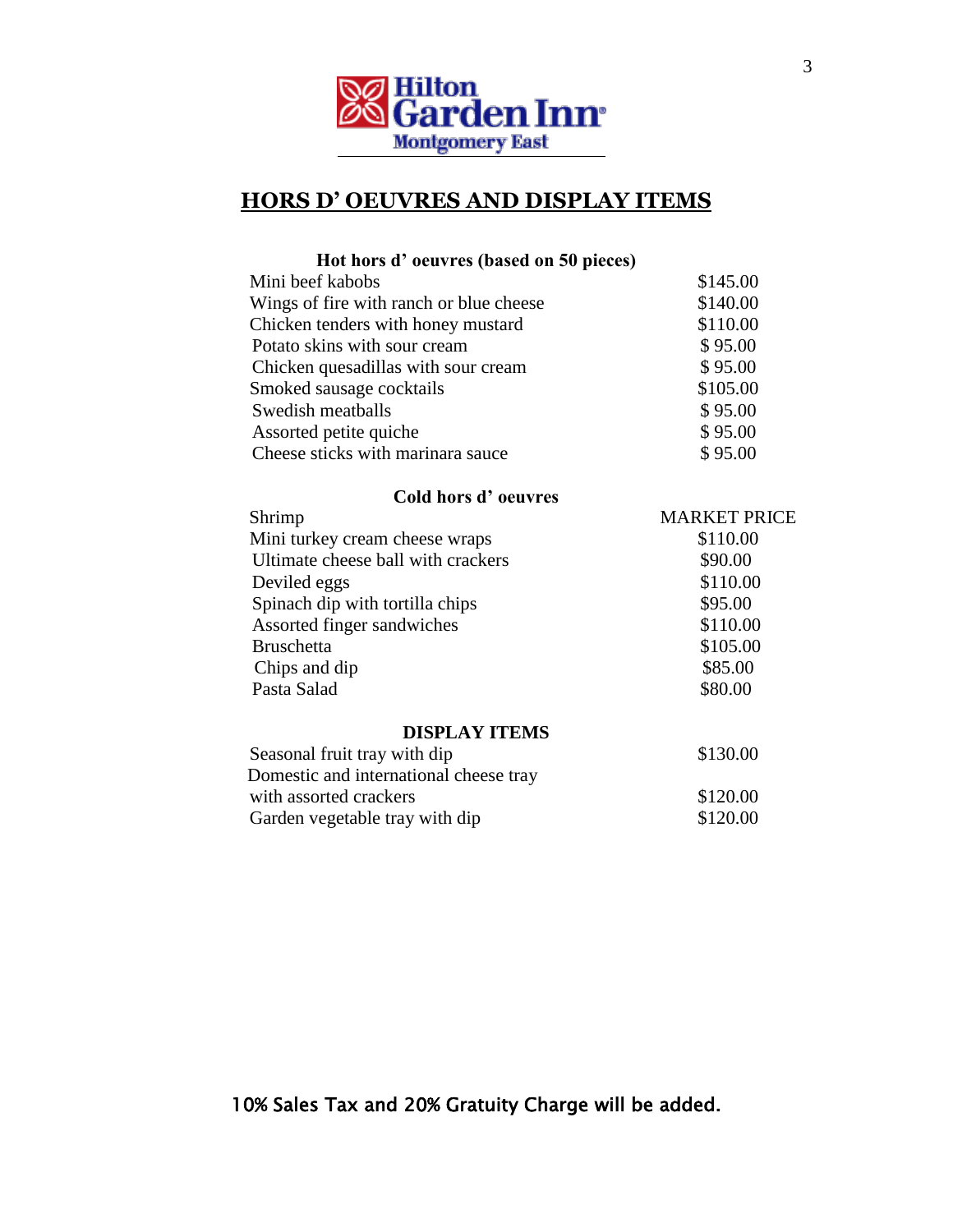

#### **LUNCH AND DINNER BUFFET ENTREES**

# 10% Sales Tax and 20% Gratuity Charge will be added. **Available only for groups of 25 people or more For smaller groups contact your Catering Manager for optional menus (All meals served with iced tea, water, and chef choice of dessert. Dinner is served with a house salad and rolls. Salads are available for lunch for an additional \$1.50 per person.)**

**PASTA LUNCH**

Spaghetti with meat sauce, Lasagna, or Chicken Alfredo, served with Caesar salad, assorted breads and chef's choice dessert. *Lunch* **\$17.95 Dinner \$20.95**

#### **CHICKEN STIRFRY**

Seasoned chicken and vegetables served over a bed of white rice and an egg roll. *Lunch \$18.95 Dinner \$20.95*

#### **SOUTHERN FRIED CHICKEN**

Deep fried chicken served with mashed potatoes and gravy also served with steamed vegetables.

*Lunch* **\$17.95** *Dinner* **\$19.95**

**HEARTY MEATLOAF**

Meatloaf seasoned with onions, celery, and green peppers, served with mashed potatoes and gravy and steamed vegetables. *Lunch* **\$18.95** *Dinner \$20.95*

**BONELESS BREAST OF MARINATED CHICKEN OVER RICE** With your choice of one vegetable: Mashed potatoes, Rice, Green beans, steamed vegetables, Roasted new potatoes, and Asparagus.

 *Lunch* **\$18.95** *Dinner* **\$20.95**

**DELI BUFFET**

Sliced turkey, ham, and roast beef served with assorted breads, cheeses, condiments, potato salad, chips and cookies. *Lunch* **\$20.95** *Dinner* **\$22.95**

**POTATO BAR BUFFET**

Extra Large Potato, Ham, Chicken, Bacon Bits, Cheddar Cheese, Sour Cream, Green Onions, Ranch Dressing, Chef choice dessert **Lunch or Dinner \$18.95**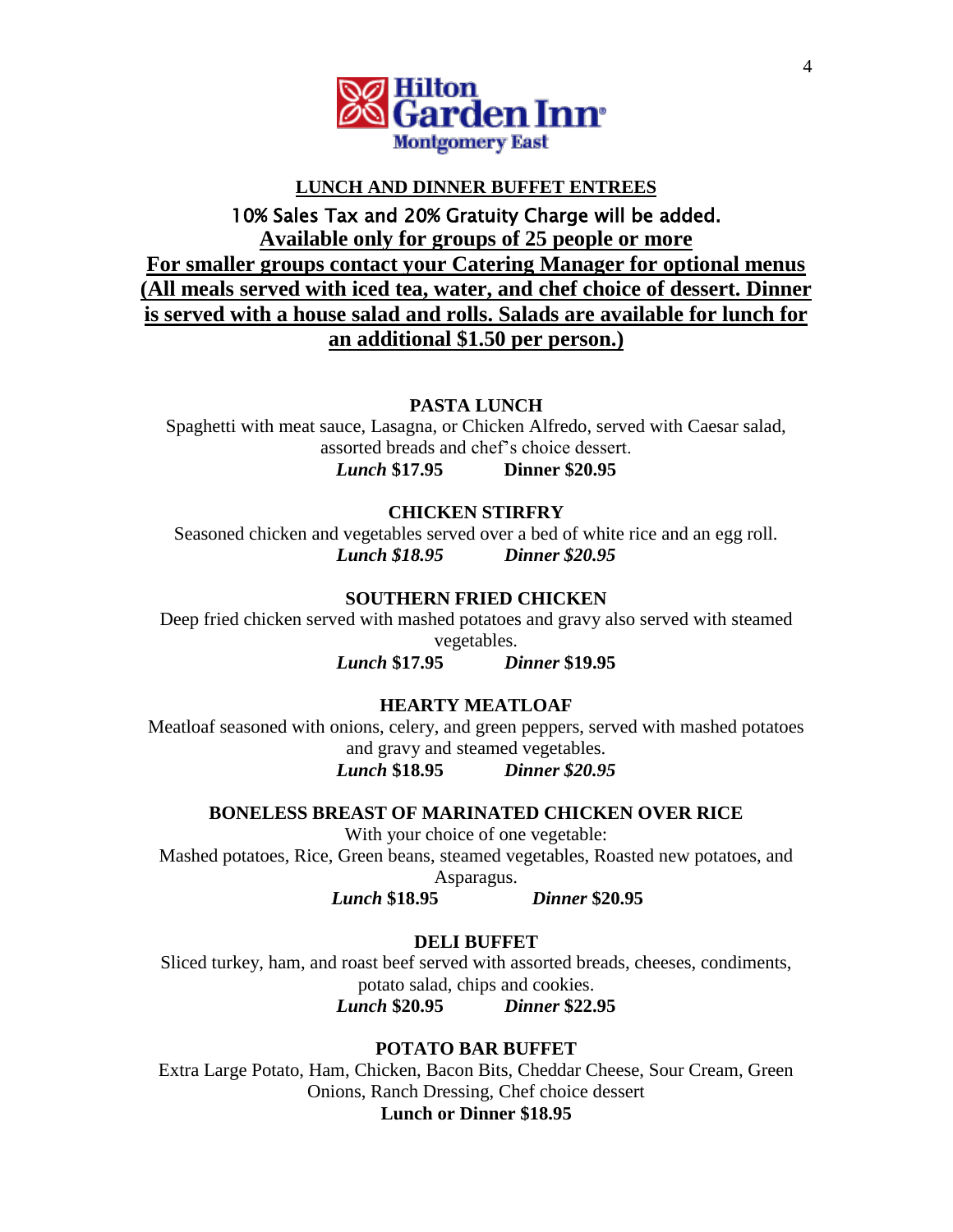#### **SOUTHWESTERN BUFFET**

Chicken **or** steak fajita (\$2.00) and chicken **or** beef tacos with sour cream, lettuce, salsa, cheese, jalapenos, onions, guacamole, refried beans, rice, and tortilla shells served with a Mexican dessert.

*Lunch \$18.95 Dinner \$21.95*

#### **BAR-B-Q BUFFET**

Pulled pork with sauce, buns, Texas toast, corn on the cob, mashed potatoes **or** French fries, baked beans **or** Cole slaw, served with Brunswick stew and chef's choice dessert. *Lunch \$23 .95 Dinner \$ 27.95*

#### **STUFFED CHICKEN BREAST**

Chicken Cordon Bleu. Served with your choice of two vegetables: Mashed potatoes, Rice, Green beans, steamed vegetables & Roasted new potatoes *Dinner* **\$22.95**

#### **FILET MIGNON**

Filet Mignon served with baked potato, chef's choice vegetable dujour and dessert. *Dinner* **\$40.95**

#### **PRIME RIB**

Prime Rib served with optional Jack Daniels sauce, served with mashed potatoes, chef's choice vegetable dujour and dessert.

## *Dinner* **\$36.95**

#### **WHOLE ROASTED TENDERLOIN**

Tender roasted Tenderloin with a fresh peppercorn sauce served with baked potato, chef's choice vegetable dujour and dessert.

*Dinner* **\$29.95**

#### **CENTER-CUT PORK LOIN**

Grilled center cut Pork Loin with cinnamon apples served with wild rice pilaf, chef's choice vegetable dujour and dessert.

*Dinner* **\$25.95**

#### **NEW YORK STRIP**

New York Strip basted in herbs and spices served with baked potato, chef's choice vegetable dujour and dessert. *Dinner* **\$31.95**

**DESSERTS** (choose one dessert)

New York style cheesecake, Apple pie ala mode, Key Lime Pie, Death by chocolate, Carrot cake, and Red Velvet cake. (Additional dessert, \$3 per person)